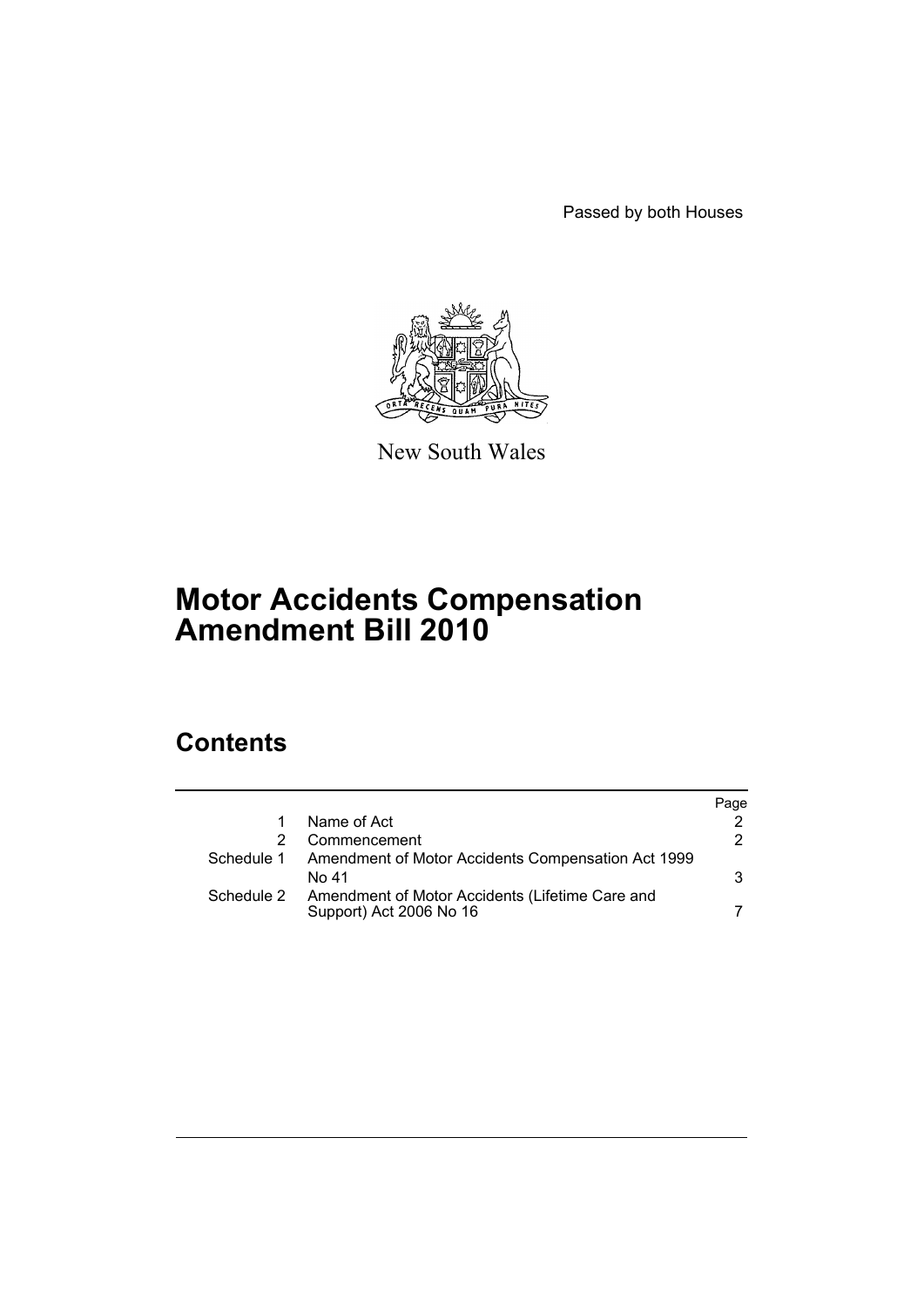*I certify that this public bill, which originated in the Legislative Assembly, has finally passed the Legislative Council and the Legislative Assembly of New South Wales.*

> *Clerk of the Legislative Assembly. Legislative Assembly, Sydney, , 2010*



New South Wales

# **Motor Accidents Compensation Amendment Bill 2010**

Act No , 2010

An Act to amend the *Motor Accidents Compensation Act 1999* and the *Motor Accidents (Lifetime Care and Support) Act 2006* in relation to motor accidents for which compensation is payable and the appointment of claims assessors; and for other purposes.

*I have examined this bill and find it to correspond in all respects with the bill as finally passed by both Houses.*

*Assistant Speaker of the Legislative Assembly.*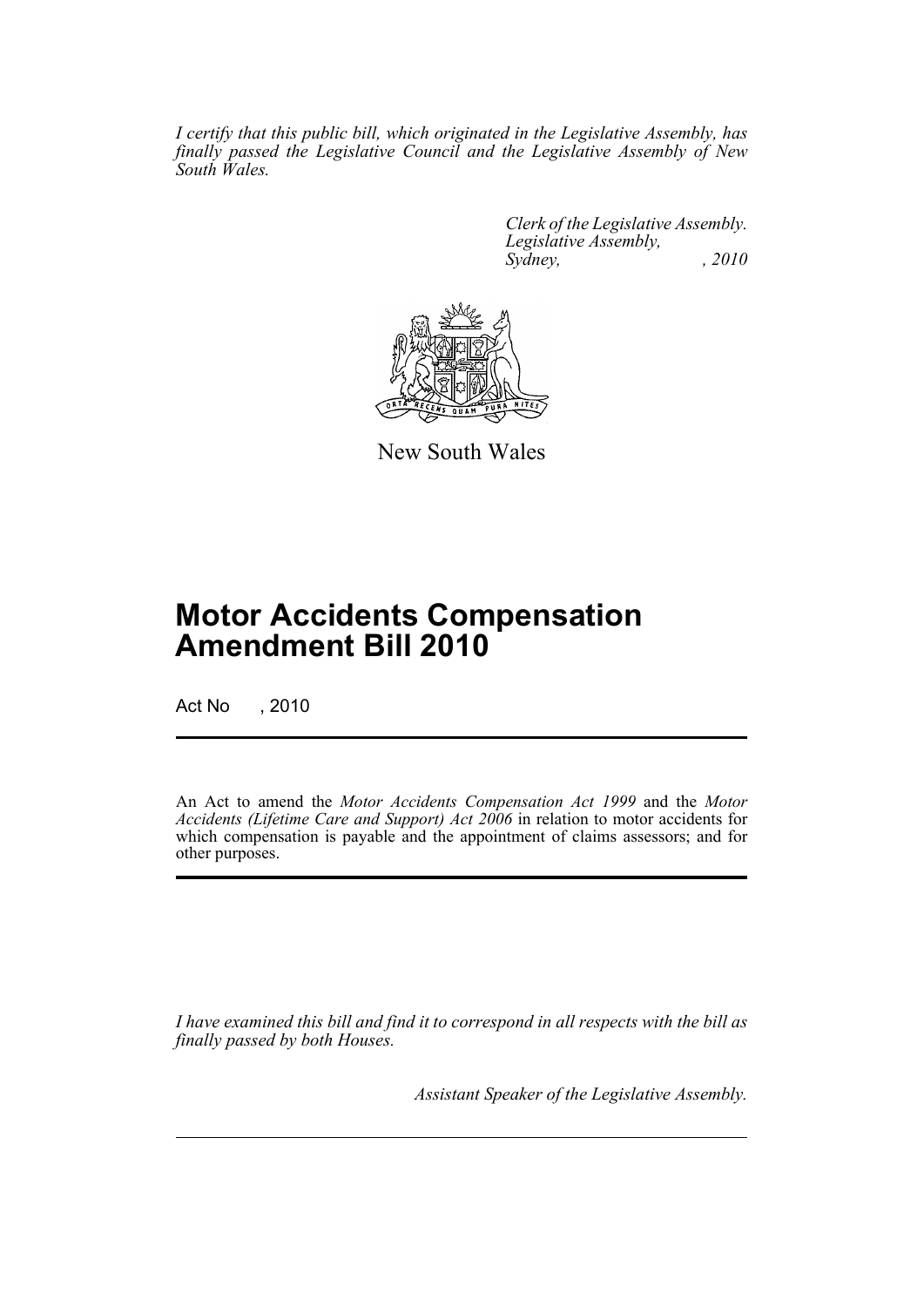# <span id="page-2-0"></span>**The Legislature of New South Wales enacts:**

## **1 Name of Act**

This Act is the *Motor Accidents Compensation Amendment Act 2010*.

#### <span id="page-2-1"></span>**2 Commencement**

This Act commences on the date of assent to this Act.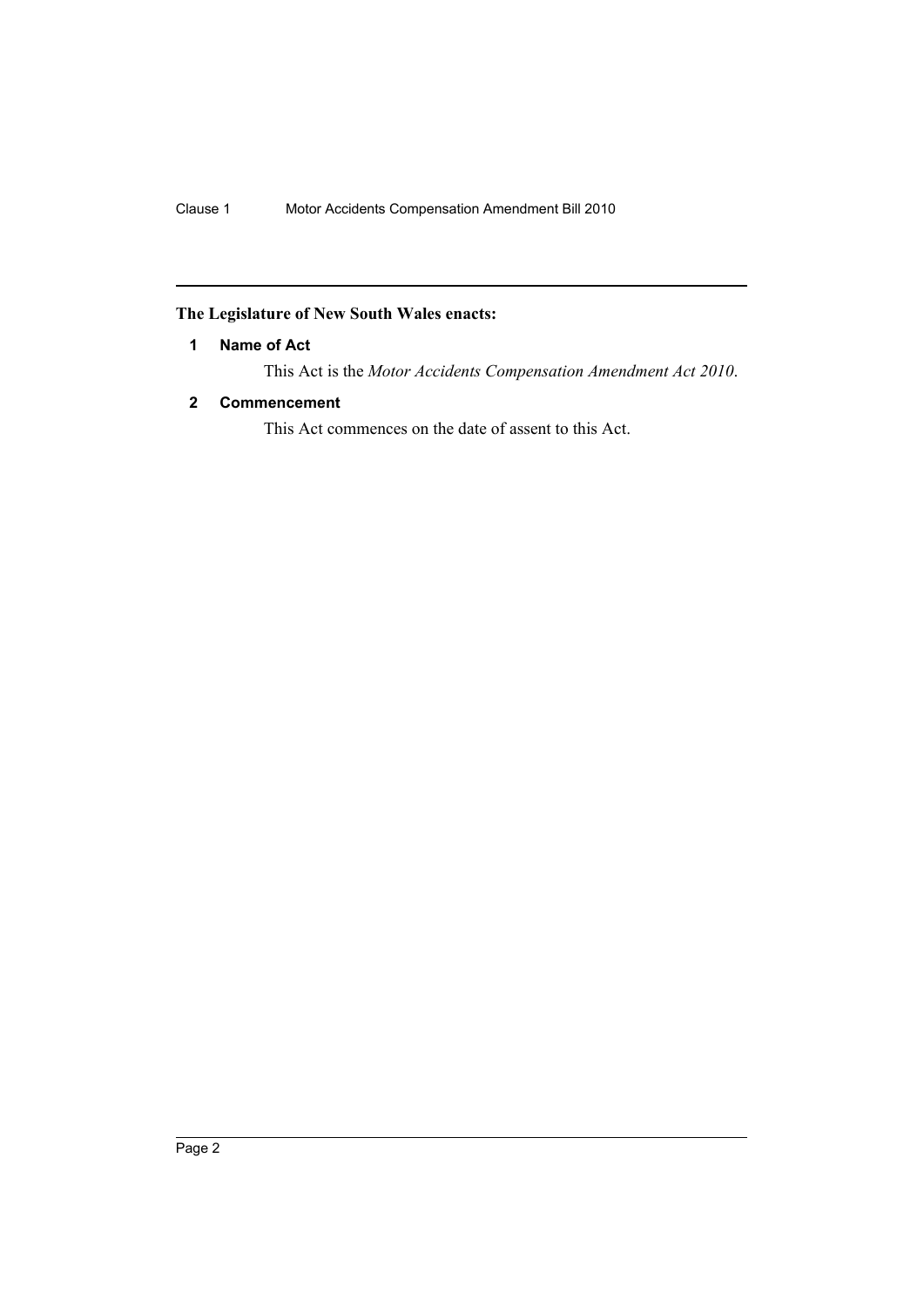Amendment of Motor Accidents Compensation Act 1999 No 41 Schedule 1

# <span id="page-3-0"></span>**Schedule 1 Amendment of Motor Accidents Compensation Act 1999 No 41**

#### **[1] Section 3 Definitions**

Omit the definition of *claims assessor*. Insert instead:

*claims assessor* means a person appointed as a claims assessor under section 99.

### **[2] Section 3, definition of "motor accident"**

Insert at the end of paragraph (c) of the definition:

, or

(d) a dangerous situation caused by the driving of the vehicle, a collision or action taken to avoid a collision with the vehicle, or the vehicle's running out of control.

## **[3] Section 3A General restrictions on application of Act**

Insert at the end of section 3A (1) (c):

, or

(d) a dangerous situation caused by the driving of the vehicle, a collision or action taken to avoid a collision with the vehicle, or the vehicle's running out of control.

#### **[4] Section 88 Definitions**

Omit the definition of *claims assessor* from section 88 (1).

#### **[5] Section 91 Time limits for referring claims**

Omit "section 133" from section 91 (2) (d). Insert instead "section 132 (3)".

#### **[6] Section 99**

Omit the section. Insert instead:

#### **99 Appointment of claims assessors**

- (1) The Authority may appoint as a claims assessor any person who, in the opinion of the Authority, is suitably qualified to be a claims assessor. Such a person may be a member of staff.
- (2) A claims assessor has the functions that are conferred on the claims assessor by or under this Act.
- (3) The Authority may remove a claims assessor from office at any time.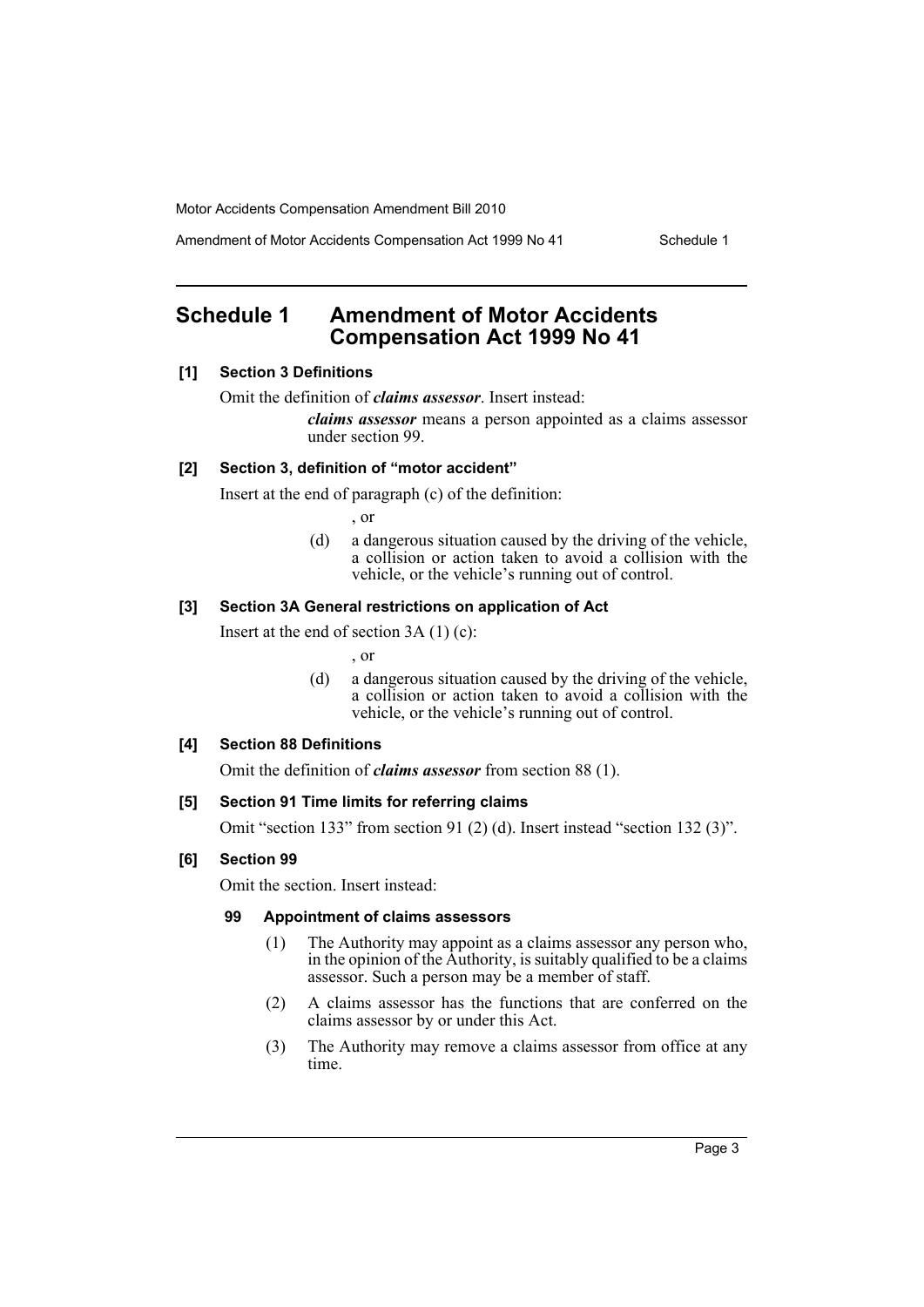Schedule 1 Amendment of Motor Accidents Compensation Act 1999 No 41

(4) A claims assessor is entitled to be paid the remuneration (including travelling and subsistence allowances) that the Authority may from time to time determine in respect of the claims assessor.

#### **[7] Section 99A Principal Claims Assessor**

Insert after section 99A (2):

(2A) The Principal Claims Assessor is, in the exercise of his or her functions, subject to the general direction and control of the Chief Executive Officer. However, the provisions of section 105 (2)–(5) apply to the Principal Claims Assessor in the same way as they apply to a claims assessor.

#### **[8] Section 99A (3)**

Omit "member of staff". Insert instead "claims assessor".

#### **[9] Section 103 Protection of claims assessors**

Insert after section 103 (1):

(1A) However, any such liability attaches to the Crown.

#### **[10] Section 105**

Omit the section. Insert instead:

#### **105 Control and direction of claims assessors**

- (1) A claims assessor is, in the exercise of his or her functions, subject to the general control and direction of the Principal Claims Assessor.
- (2) However, a claims assessor is not, in his or her capacity as a claims assessor, subject to control and direction by the Principal Claims Assessor, the Authority, any member of staff of any Division of the Government Service or any other person with regard to any of the decisions of the assessor that affect the interests of the parties to an assessment.
- (3) The Principal Claims Assessor, the Authority, any member of staff of any Division of the Government Service or any other person cannot overrule or interfere with any decision of a claims assessor who is a member of staff that affects the interests of the parties to an assessment in respect of any such assessment.
- (4) This section does not prevent the making of arrangements for the training of claims assessors, and does not prevent claims assessors from obtaining advice, to ensure consistently correct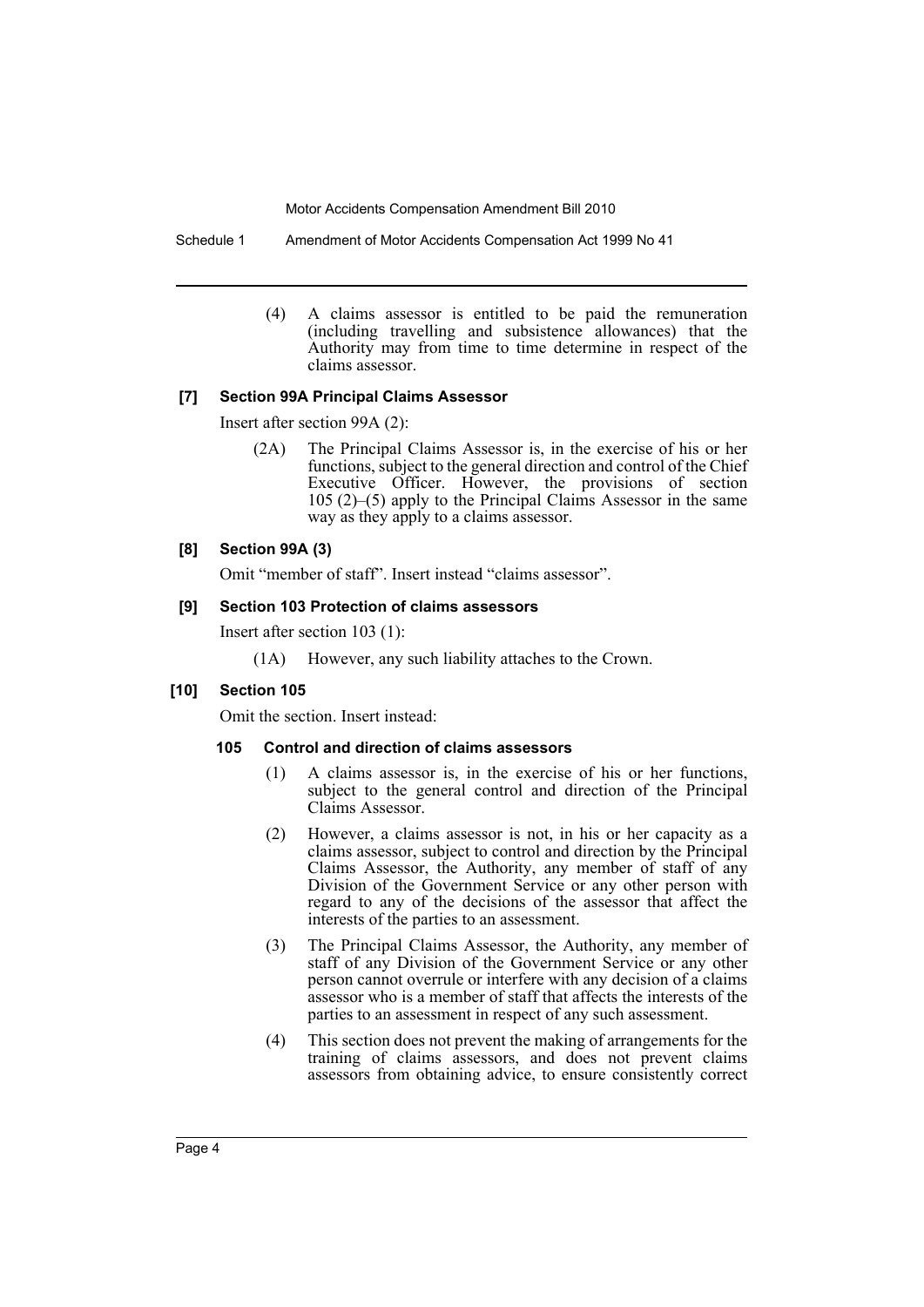Amendment of Motor Accidents Compensation Act 1999 No 41 Schedule 1

application of the provisions of this Act and the regulations and of other relevant matters.

(5) This section does not affect the exercise of the functions of the Chief Executive Officer of the Authority under the *Public Sector Employment and Management Act 2002* with respect to claims assessors who are members of staff.

#### **[11] Section 199 Board of Directors**

Insert after section 199 (2) (a):

(a1) a member of staff who for the time being holds an office nominated by the Chief Executive Officer,

#### **[12] Section 208 Membership and procedure of Council**

Omit "12" from section 208 (1).

#### **[13] Section 208 (1) (j) and (k)**

Insert after section 208 (1) (i):

- (j) a member of staff who for the time being holds an office nominated by the Chief Executive Officer,
- (k) such additional members (if any) as the Minister decides to appoint, being persons of the Minister's own choosing and not exceeding 4 additional members.

#### **[14] Schedule 1 Provisions relating to Board of Directors of Authority**

Omit the definition of *part-time director* from clause 1. Insert instead: *part-time director* means a director appointed under

section 199 (2) (b).

# **[15] Schedule 2 Provisions relating to Motor Accidents Council**

Omit the definition of *appointed member* from clause 1. Insert instead: *appointed member* means a member of the Motor Accidents Council who is appointed by the Minister.

# **[16] Schedule 2, clause 10**

Omit "7 members". Insert instead "a majority of members for the time being".

## **[17] Schedule 5 Savings, transitional and other provisions**

Insert at the end of clause 2 (1):

*Motor Accidents Compensation Amendment Act 2010*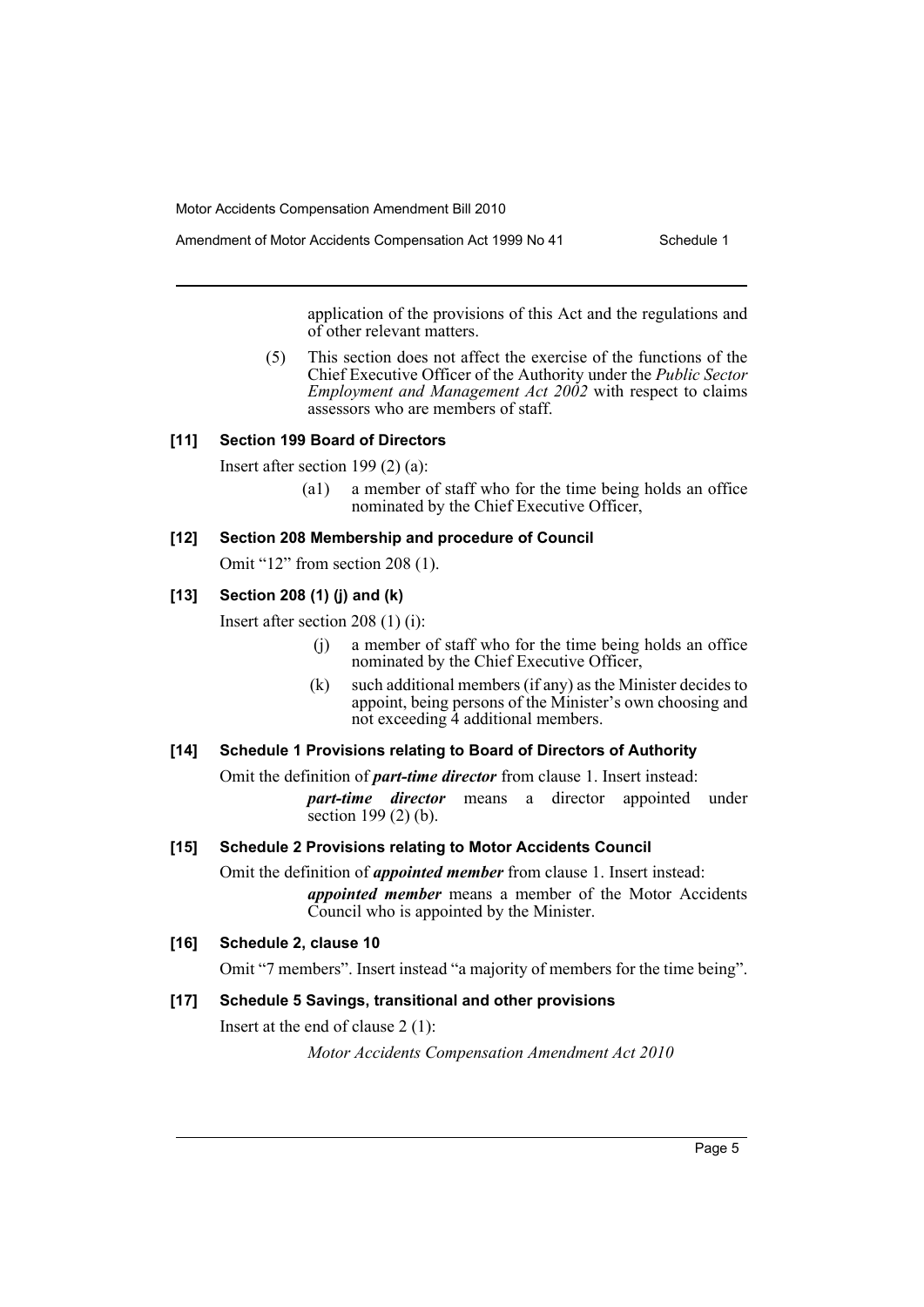Schedule 1 Amendment of Motor Accidents Compensation Act 1999 No 41

#### **[18] Schedule 5, Part 9**

Insert after clause 36:

# **Part 9 Provisions arising from Motor Accidents Compensation Amendment Act 2010**

#### **37 Definition**

In this Part:

*amending Act* means the *Motor Accidents Compensation Amendment Act 2010*.

#### **38 Operation of amendment to definition of "motor accident"**

The amendments made by the amending Act to the definition of *motor accident* in section 3 and to section 3A extend to an incident or accident that occurred on or after 1 October 2006, but not so as to affect any compromise or settlement of a claim, or any decision made by a court, before the date of assent to the amending Act.

#### **39 Claims assessors**

- (1) A person (other than a member of staff or an officer of the Authority) who was designated by the Authority as a claims assessor before the substitution of section 99 by the amending Act is taken to have been validly appointed by that designation as a claims assessor.
- (2) A person cannot challenge or otherwise call into question anything done or not done by a person referred to in subclause  $(1)$ on the basis that the person was not a claims assessor because the person was not validly appointed as a claims assessor.